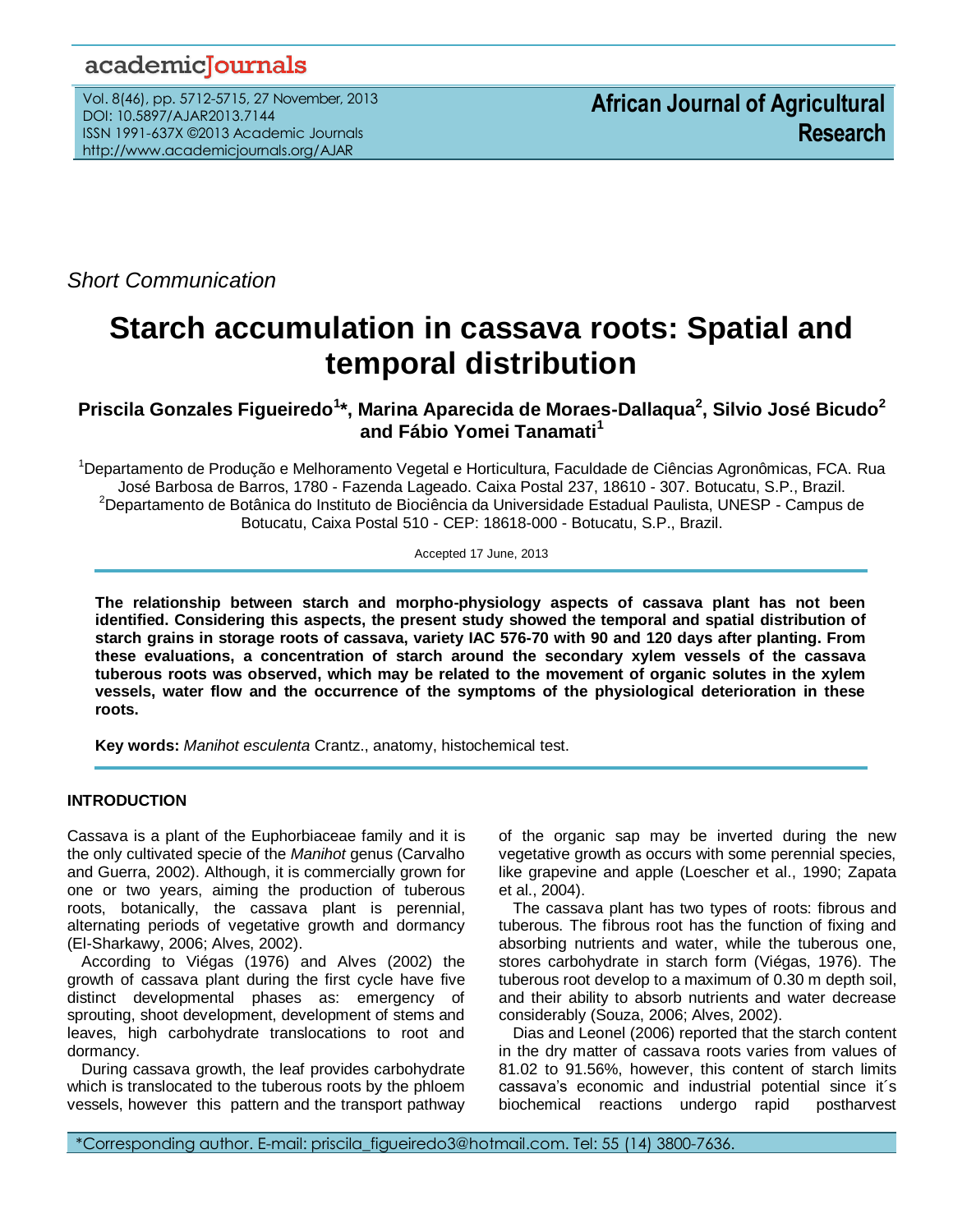physiological deterioration, resulting in a vascular streaking, and the occlusion of the xylem vessels (Wenham, 1995; Hirose, 1986).

While all this results, the relationship between starch and morpho-physiology aspects of cassava plant has not been identified. In this study, we examine the temporal and spatial sequence of starch grains accumulation in storage roots of cassava, variety IAC 576-70 at 90 and 120 days after planting.

#### **MATERIALS AND METHODS**

The cassava plants were grown under field conditions, at the Universidade Estadual Paulista UNESP – Botucatu – São Paulo – Brazil (22° 49 '31 "S Gr and 48° 25' 37" W) in Alfisoil soil type (soil structured loam) using conventional tillage.

At 90 and 120 days after planting (DAP), basal tuberous roots (Lowe et al., 1982), from the middle third portion, which, anatomically, represents the region of cell maturation (Appezzatoda-Gloria and Carmello-Guerreiro, 2003), were collected from six cassava plants.

After collection, the roots were brushed and washed with water for disposal of land. Then the samples were fixed in FAA 50 (50% ethanol: 10% formalin: 5% acetic acid), and the air in the tissue was evacuated using a vacuum pump and subsequently, the samples were stored in ethanol 70% (Johansen, 1940). After the fixation, root fragments were dehydrated in ethyl series (Johansen, 1940) and embedded in Leica® Historesin (Gerrits, 1964). Transverse sections were cut on a Leica<sup>®</sup> microtome, with 12 μm thickness.

The histochemical detection of starch was done using lugol solution in order to stain the starch grains (Johansen, 1940). The starch localization was verified thru a light microscope, Zeiss® optical microscope and the images were taken by the microscope camera, Zeiss® optical microscope.

#### **RESULTS AND DICUSSION**

The pulp of the cassava tuberous root results of the adaptation of the secondary xylem to store starch grains. The secondary xylem is formed from meristematic tissue, called vascular cambium, which also give rise to the secondary phloem (Indira and Kurian, 1977; Lowe et al., 1982; Moraes-Dallaqua and Coral, 2002; Wheatley et al., 2003).

A typical secondary xylem tissue is composed of parenchymal cells, vessel elements and fiber (Appezzato-da-Gloria and Carmello-Guerreiro, 2003). In the cassava tuberous root, this tissue is composed predominantly of parenchymal cells that are unlignified, which store the starch grains, few vessel elements and fibers only in the region of the central fiber strand (Figueiredo, 2012).

Acordding to Viégas (1976) and Alves (2002) within 90 and 120 DAP cassava plants are on shoot development stage, tuberous root within 90 DAP presents the amount of starch, in parenchymal cells, smaller than the proportion of cells already differentiated from the vascular cambium (Figure 1A), this result is verified by the little evidence of starch using the reaction of lugol in the region of secondary xylem near the vascular cambium

(Figure 1A). It occurs due to the high energy demand for the shoot establishment, and the low but positive rate of net photosynthesis (Luo and Huang, 2011).

At 120 DAP, the parenchyma cells of the secondary xylem, near the vascular cambium, are already plenty of starch grains (Figures 1B and 1D), indicating the simultaneity between the differentiation of these cells from the vascular cambium, and the filling of them with starch grains, which is due to the positive net photosynthesis (EL-Sharkawy et al., 1990). It is also observed that, there is a concentration of starch grains around the xylem vessels of the secondary xylem (Figure 1 C).

The transport of organic solutes by the root xylem vessels has been confirmed in perennials plants that present a period of dormancy and consequently a rapid seasonal grow, like grapevine, *Vitis vinifera* L. and woody plants like apple, *[Malus domestica](http://www.google.com.br/url?sa=t&rct=j&q=&esrc=s&source=web&cd=3&ved=0CDwQFjAC&url=http%3A%2F%2Fchefaldo.com.br%2Fhistoria-dos-alimentos%2F55-maca-nome-cientifico-malus-domestica-borkh&ei=ch-aUYCQHoiK0QGxhoCQBQ&usg=AFQjCNFEk9NhXHmEDarYlJnzuKfvgdkUag&bvm=bv.46751780,d.dmQ)* Borkh, sweet cherry *Prunus avium* ´Bing´ on ´Mazzard´ and sugar maple *Acer saccharum* (Loescher et al., 1990; Zapata et al., 2004).

Considering that the cassava plant, as a perennial plant with dormancy period and that the xylem vessels compared with phloem vessels are spatially favored, it is possible that, the concentration of starch around the xylem vessel (Figure 1C) occurs due to the need of being transported in the form of soluble sugars to other parts of the plant.

The concentration of starch grains around the xylem vessels can be either related to the flux water in these roots, according to Larcher (2006) macromolecules as starch do not alter the osmotic potential of the water at the same intensity of small molecules as the soluble sugars, that is because the hydrolysis of macromolecules rapidly alters the osmotic potential, controlling water efflux and influx to the cell.

The control of water flow in the tuberous root is indeed important since their ability to absorb water and nutrients is considerably reduced (Alves, 2002) and why the dormancy period normally occurs under low temperature and water stress conditions (EL-Sharkawy, 2006), in this, sense the water contained in the vessels is necessary for hydration of the cells and tissues of the tuberous roots, since, according to Souza (2006), these roots develop up to 0.30 m depth, and that, during water stress, only the fibrous roots in deeper layers of the soil can absorb water.

Other hypothesis involving the concentration of starch grains around the xylem vessels may be related with the rapid symptoms noted near the vascular vessels during the physiological deterioration. Hirose (1986) identified a blue-black pigmentation within the xylem vessels in roots with physiological deterioration symptoms. This symptoms results, among other factors (Zidenga et al., 2012), from the rate increasing of cellular respiration, resulting in the degradation of starch into soluble sugars (Booth, 1976). This hypothesis presents the same physiological principle about the source-sink pattern and transport pathway of the organic solutes reversal during a greater energy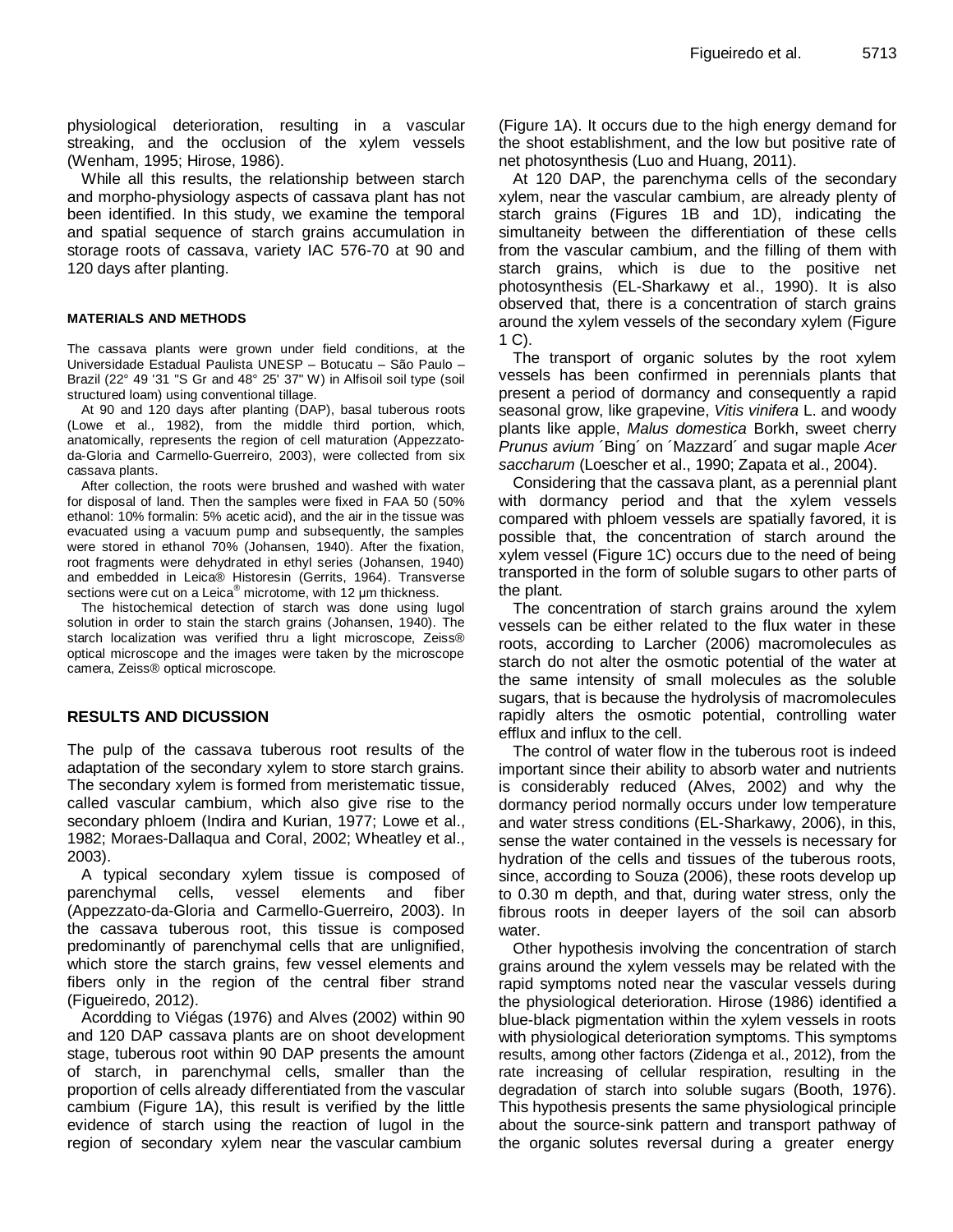

**Figure 1.** Cross sections of the middle region of *M. esculenta* Crantz cv. IAC 576-70 at 90 (A) and 120 (B, C, D) DAP, showing starch grains by the lugol reaction; A:Note starch grains in the secondary phloem (SF) and xylem (SX), note the filling process of the parenchymal cells of the secondary xylem near the vascular cambium (VC), scale bar = 500 μm; B:Region near the vascular cambium (VC), where the parenchyma cells are filled with starch grains, scale bar = 150 μm; C,D- Detail of B; C:Detail of the concentration of starch grains around the vessel elements (VE), scale bar = 150 μm; D:Detail of the parenchyma cell of the secondary xylem filled with starch grains, scale bar = 50 μm.